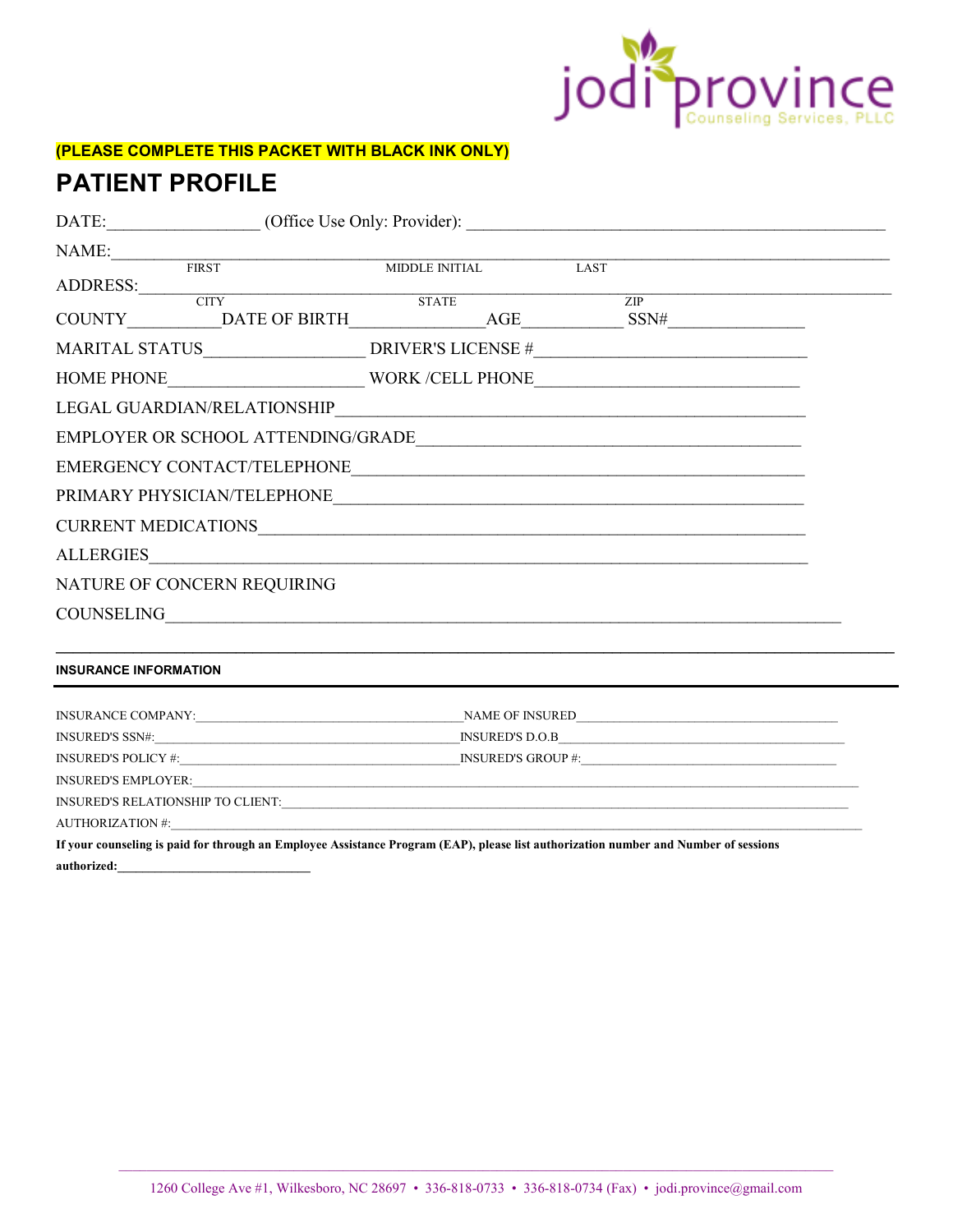

TIME COMMITMENT: Today's appointment will take approximately 1 hour. We realize that starting counseling is a major decision and you may have many questions. This document, along with the HIPPA Information form, strives to inform you of our policies, State and Federal Laws and your rights. If you have other questions or concerns, please ask and we will try our best to give you all the information you need.

EMERGENCIES: If an emergency situation for which the client or their guardian feels immediate attention is necessary, please contact your counselor via their cell phone number. However, if your counselor is unavailable, you may call the office number to obtain contact info for Jodi or Kenneth Province. If no contact can be made the client or guardian understands that they are to contact 911 or visit a local emergency room for services as a last resort, or contact Smoky Mountain Center at 1-800-849-6127 or Partners MCO 1-888-235-HOPE, Cardinal Innovations MCO (704) 939-7700, or mobile crisis at 877-492-2785 or 336-838-9936. This agency will follow those emergency services with standard counseling and support to the client or the client's family. For any grievance you may also contact the above MCO for your covered region. If you have any grievance you may call the number above.

RISKS AND BENEFITS: Please note there are risks and benefits to counseling. These will be discussed with you today as it relates to your case specifically. Alternative methods to treatment will also be discussed today. Each licensure board has a grievance process or system. If you wish to make a grievance, please contact the appropriate licensure board to file a complaint.

CONFIDENTIALITY: Your verbal communication and clinical records are strictly confidential except for: a) information (diagnosis and dates of service) shared with your insurance company to process your claims, b) information you and/or your child or children report about physical or sexual abuse; then, by North Carolina State Law, your counselor is obligated to report this to the Department of Social Services, as well as any report that c) you the client have an infectious disease that you will intentionally spread to harm others d) where you sign a release of information to have specific information shared and e) if you provide information that informs your counselor that you are in danger of harming yourself or others f) information necessary for case supervision or consultation and g) or when required by law. APPOINTMENTS, PROFESSIONAL FEES, AND CANCELLATIONS: Appointments are generally 45 to 60 minutes in length. Initial intakes are \$160.00, Counseling sessions are \$140.00, \*Psychological testing fees are dependent on the amount of time involved and are billed per hour. Because they vary we will discuss fees with you in advance. Other services including report writing, telephone conversations longer than 10 minutes, attendance and meetings with other professionals, court appearances/involvement, etc. can be charged at hourly rates. A \$100 up-front fee is charged for any court appearances. Letter/report fees: \$45.

As a courtesy we will bill your insurance company, HMO, responsible party or third party payer for you if you wish. We ask that at each session you pay your co-pay. In the event you have not met your deductible, the full fee is due at each session until the deductible is satisfied. If your insurance company denies payment or does not cover counseling, we request that you pay the balance due at that time. If your account has not been paid for 60 days and arrangements for payment have not been agreed upon, we have the option of using legal means to secure payment.

This may involve but not be limited to hiring a collection agency or going through small claims court. If that were necessary you will be responsible for all cost of litigation including attorney's fees. In most collection situations the only information released would be the client's name and address, nature of services provided, and the amount due. We sincerely appreciate your cooperation and at any time you have any questions regarding insurance, fees, balances or payments please feel free to ask. You should also be aware that most insurances companies require you to authorize us to provide them with confidential information such as clinical diagnoses, treatment plans/summaries, or copies of records. This information becomes part of the insurance company's files. All insurance companies claim to keep such information confidential, however we have no control over this information once received by the insurance companies. It is important to remember that you may always pay for services yourself to avoid the potential problems described above.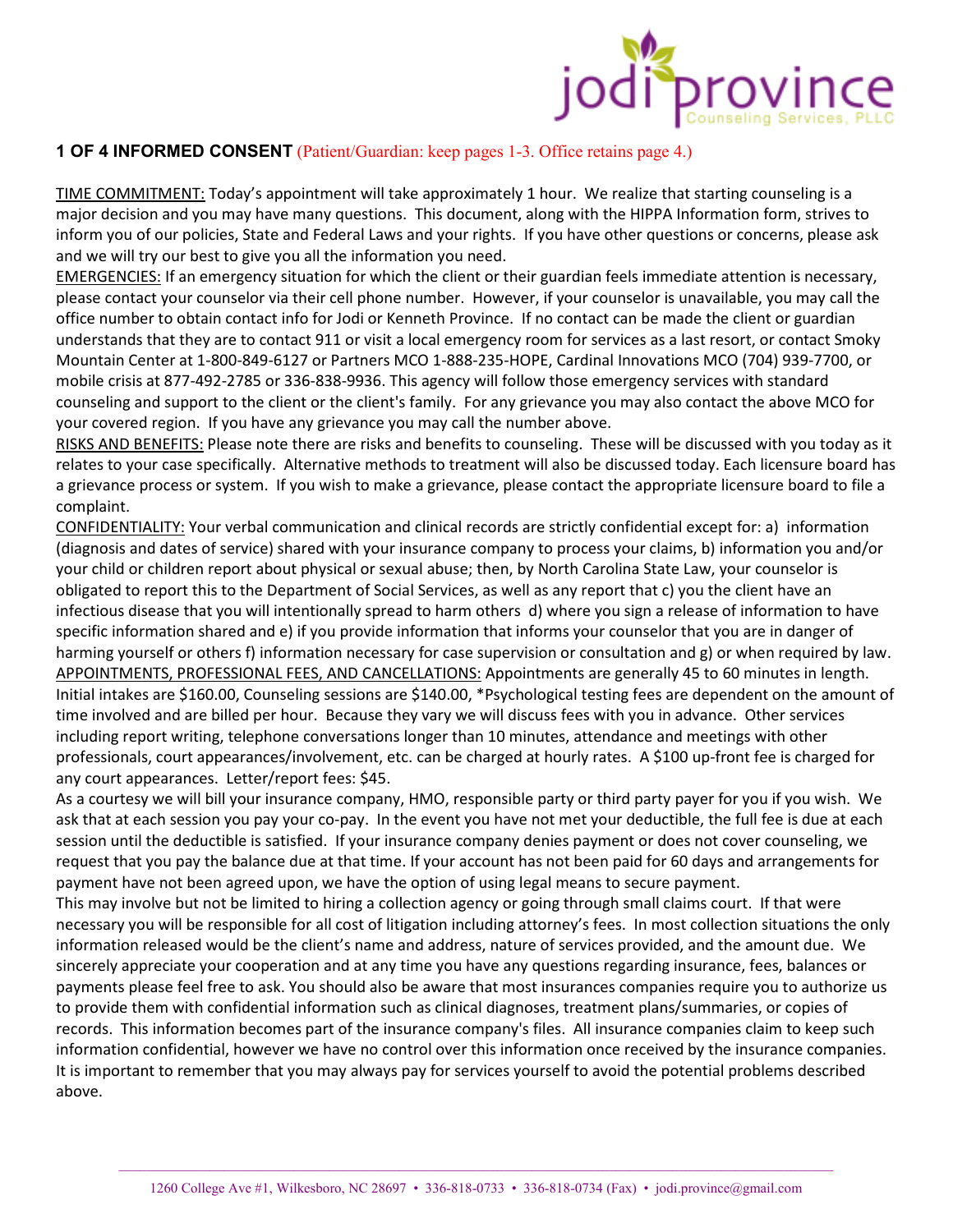

### PRIVATE PRACTICE SOCIAL MEDIA POLICY:

By signing below you acknowledge that we may we contact you at the numbers you provided on your patient profile. This also allows us to leave you a message at these numbers from our office. You also consent to allow us to contact you via your email.

This section outlines our office policies related to use of Social Media. Please read it to understand how we conduct ourselves on the Internet as mental health professionals and how you can expect us to respond to various interactions that may occur between us on the Internet. If you have any questions about anything within this document, we encourage you to bring them up when we meet. As new technology develops and the Internet changes, there may be times when we need to update this policy. If so, we will notify you in writing of any policy changes and make sure you have a copy of the updated policy.

Friending: We do not accept friend or contact requests from current or former clients on any social networking site (Facebook, LinkedIn, etc). We believe that adding clients as friends or contacts on these sites can compromise your confidentiality and our respective privacy. It may also blur the boundaries of our therapeutic relationship. If you have questions about this, please bring them up when we meet and we can talk more about it.

Fanning: As of May 2015, we have deleted our professional Facebook Page after concluding that the potential risks of maintaining such a Page outweigh any potential gains. Some therapists keep a Facebook Page for their private or professional use. They may allow people to share their blog posts and practice updates with other Facebook users. You are welcome to view www.jodiprovincecs.com. However, in regards to blogs or post, we do not accept clients as Fans of this Page. We believe having clients as Facebook Fans creates a greater likelihood of compromised client confidentiality and feel it is best to be explicit to all who may view my list of Fans to know that they will not find client names on that list. In addition, the American Psychological Association's Ethics Code prohibits my soliciting testimonials from clients. We feel that the term "Fan" comes too close to an implied request for a public endorsement of this practice. Following: If we publish a blog on our website or any other social media and if you use an easily recognizable name on Twitter (for example) and we happen to notice that you've followed us there, we may briefly discuss it and its potential

impact on our working relationship. Our primary concern is your privacy. If you share this concern, there are more private ways to follow us on Twitter (such as using an RSS feed or a locked Twitter list), which would eliminate your having a public link to a therapist's content. Note, we will not follow you back.

In addition, viewing your online activities without your consent and without our explicit arrangement towards a specific purpose could potentially have a negative influence on our working relationship. If there are things from your online life that you wish to share with me, please bring them into our sessions where we can view and explore them together, during the therapy hour.

Interacting: Please do not use SMS (mobile phone text messaging) or messaging on Social Networking sites such as Twitter, Facebook, or LinkedIn to contact us. These sites are not secure and we will not read these messages. Do not use Wall postings, @replies, or other means of engaging with us in public online if we have an already established client/therapist relationship. Engaging with us this way could compromise your confidentiality. It may also create the possibility that these exchanges become a part of your legal medical record and will need to be documented and archived in your chart. If you need to contact us between sessions, the best way to do so is by phone. 336-818-0733 or 336-526-0073 for quick, administrative issues such as changing appointment times. See the email section below for more information regarding email interactions.

Use of Search Engines: It is NOT a regular part of our practice to search for clients on Google or Facebook or other search engines. Extremely rare exceptions may be made during times of crisis. If we have a reason to suspect that you are in danger and you have not been in touch with us via our usual means, coming to appointments, phone, or email (if consented to), there might be an instance in which using a search engine (to find you, find someone close to you, or to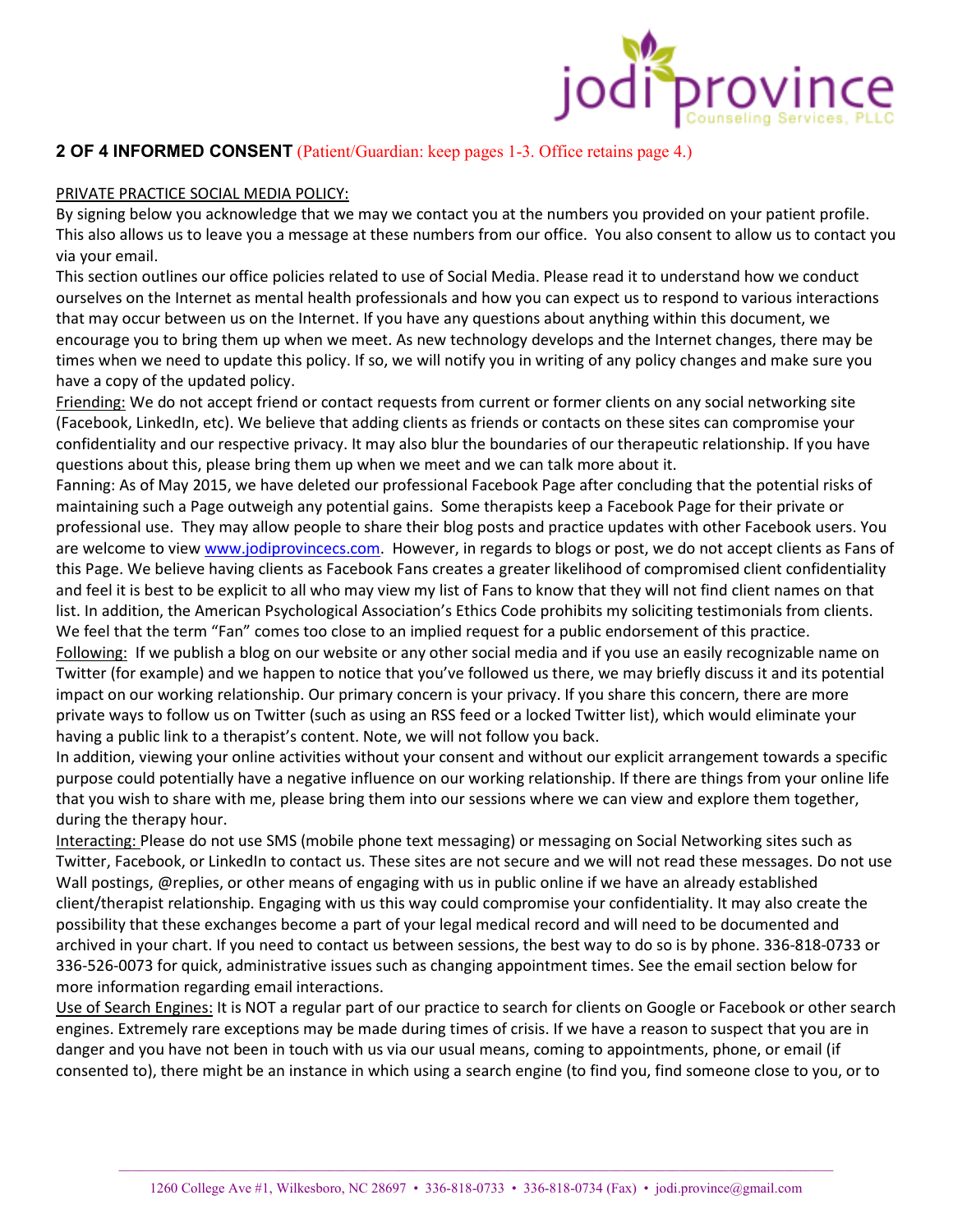

check on your recent status updates) becomes necessary as part of ensuring your welfare. These are unusual situations and if we ever resort to such means, we will fully document it and discuss it with you when we next meet. Google Reader: We do not follow current or former clients on Google Reader and we do not use Google Reader to share articles. If there are things you want to share with us that you feel is relevant to your treatment whether they are news items or things you have created, we encourage you to bring these items of interest into our sessions. Business Review Sites: You may find our counseling practice on sites such as Yelp, Healthgrades, Yahoo Local, Bing, or other places which list businesses. Some of these sites include forums in which users rate their providers and add reviews. Many of these sites comb search engines for business listings and automatically add listings regardless of Social Media Policy whether the business has added itself to the site. If you should find our listing on any of these sites, please know that my listing is NOT a request for a testimonial, rating, or endorsement from you as my client. Of course, you have a right to express yourself on any site you wish. But due to confidentiality, we cannot respond to any review on any of these sites whether it is positive or negative.

We urge you to take your own privacy as seriously as we take our commitment of confidentiality to you. You should also be aware that if you are using these sites to communicate indirectly with us about your feelings about our work, there is a good possibility that we may never see it. If we are working together, we hope that you will bring your feelings and reactions to our work directly into the therapy process. This can be an important part of therapy, even if you decide you and your counselor or clinician are not a good fit. None of this is meant to keep you from sharing that you are in therapy wherever and with whomever you like. Confidentiality means that we cannot tell people that you are a client and we will follow our Ethics Code. But you are more than welcome to tell anyone you wish about your therapy or how you feel about the treatment, in any forum of your choosing. If you do choose to write something on a business review site, we hope you will keep in mind that you may be sharing personally revealing information in a public forum. We urge you to create a pseudonym that is not linked to your regular email address or friend networks for your own privacy and protection. If you feel we have done something harmful or unethical and you do not feel comfortable

discussing it with your counselor, you can always contact the Board of Counseling for NC, which oversees licensing, and they will review the services we have provided. P.O. Box 77819, Greensboro, NC 27417.

Email: By signing our informed consent, you acknowledge and are giving us permission to email you regarding any need in your counseling as an active or inactive/closed client. You are acknowledging that email is not completely secure or confidential. If you choose to communicate with us by email, be aware that all emails are retained in the logs of your and our Internet service providers. While it is unlikely that someone will be looking at these logs, they are, in theory, available to be read by the system administrator(s) of the Internet service provider. You should also know that any emails we receive from you and any responses that we send to you become a part of your legal record. Thank you for taking the time to review my Social Media Policy. If you have questions or concerns about any of these policies and procedures or regarding our potential interactions on the Internet, do bring them to your clinician's

attention so that we can discuss them.

SCHEDULED APPOINTMENTS: Please be respectful of our time. If you must reschedule or cancel, please phone 24 hours in advance in order not to be charged for the session. A pattern of missed appointments will lead to additional charges that are not covered by insurance and may result in an end to treatment. Three no-shows (or failure to cancel without 24 hours notice) will result in termination of services at the discretion of your counselor. By signing our informed consent you acknowledge the following: Non-Medicaid clients can be charged \$50 for sessions missed or cancelled with less than 24 hours notice. These fees are not covered by insurance and payment will be required prior to any further services being provided. All clients with three no-shows/failure to cancel within 24 hours can be terminated with this agency.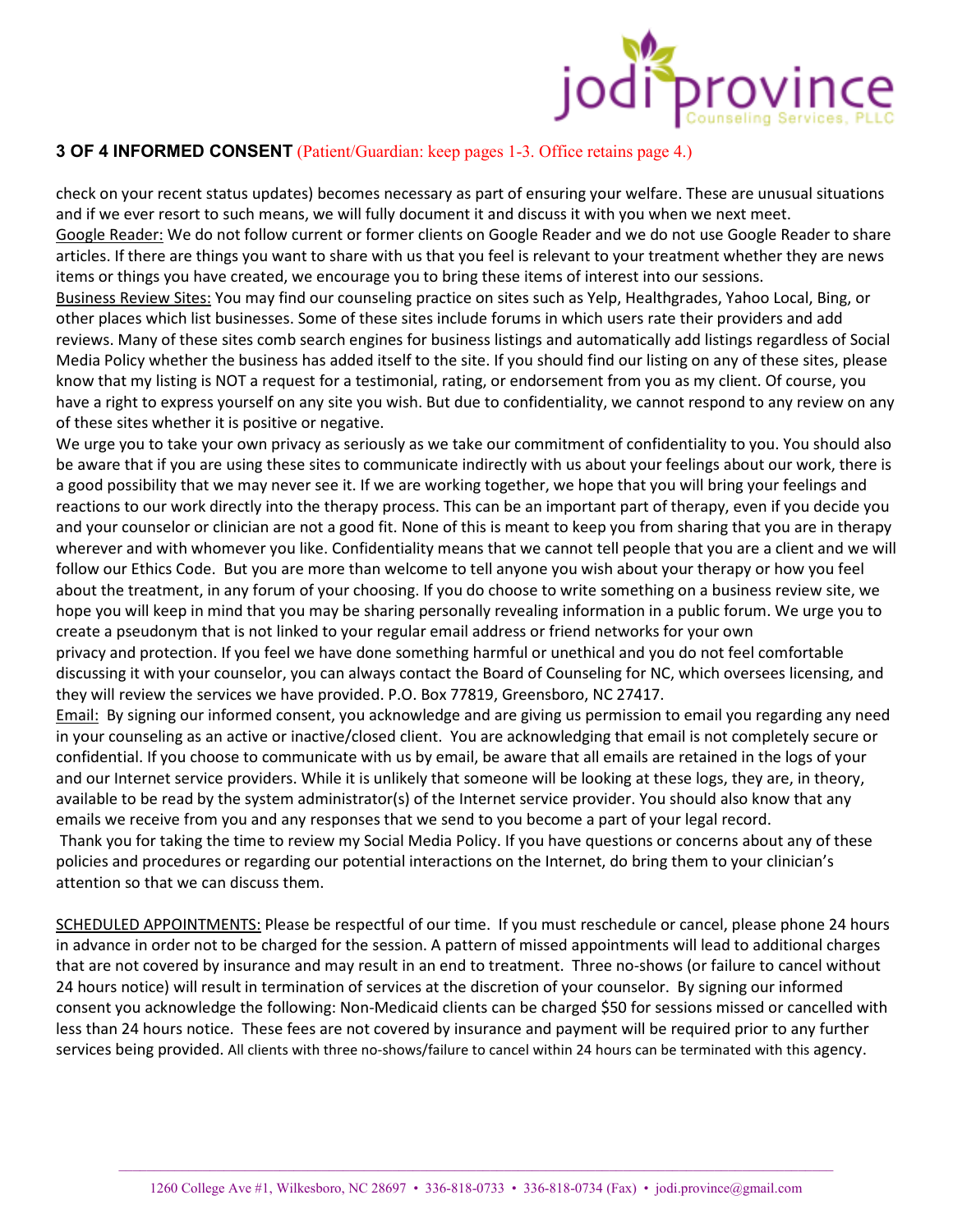

By signing below, you acknowledge receipt and agreement to "Informed Consent." You also acknowledge receipt of our "Client Rights and HIPAA Information". We are happy to provide you a copy of "Client Rights and HIPAA Information" at your request, or you may review these at www.jodiprovinceccs.com under "Client Information."

#### **Agreement to Informed Consent and Acknowledgement of receipt of Client Rights & HIPAA Information:**

**\_\_\_\_\_\_\_\_\_\_\_\_\_\_\_\_\_\_\_\_\_\_\_\_\_\_\_\_\_\_\_\_\_\_\_\_\_\_\_\_\_\_\_\_\_\_\_\_\_\_\_\_\_\_\_\_\_\_\_\_\_\_\_\_\_\_\_\_\_\_\_\_\_\_\_\_\_\_\_\_\_\_\_\_\_ Signature of Client or Guardian Date \_\_\_\_\_\_\_\_\_\_\_\_\_\_\_\_\_\_\_\_\_\_\_\_\_\_\_\_\_\_\_\_\_\_\_\_\_\_\_\_\_\_\_\_\_\_\_\_\_\_\_\_\_\_\_\_\_\_\_\_\_\_\_\_\_\_\_\_\_\_\_\_\_\_\_\_\_\_\_\_\_\_\_\_\_** 

**Signature of Clinician Date Date** 

### **CONSENT FOR TREATMENT OF CHILDREN OR ADOLESCENTS:**

I/We consent that  $\qquad$  (minor's name) may be treated as a client at Jodi Province Counseling Services, PLLC. Please be aware that the law may provide parents/guardians the right to examine treatment records. It is our policy to provide parents/guardians access to information about treatment. However we also ask parents/guardians to trust us and allow us to keep your confidences on specific information and we will provide them with general information about your treatment sessions. At times it may be necessary to schedule appointments during school hours. We ask for your cooperation to provide the timeliest treatment for you and your children.

**Signature of client or guardian Date** 

**\_\_\_\_\_\_\_\_\_\_\_\_\_\_\_\_\_\_\_\_\_\_\_\_\_\_\_\_\_\_\_\_\_\_\_\_\_\_\_\_\_\_\_\_\_\_\_\_\_\_\_\_\_\_\_\_\_\_\_\_\_\_\_\_\_\_\_\_\_\_\_\_\_\_\_\_\_\_\_\_\_\_\_\_\_** 

#### **\*To be completed with your therapist in session: (Do not sign until this has been reviewed with you. This may not apply to all therapists.)**

I have reviewed and been given a copy, at my request, of my therapist's Professional Disclosure Statement. I understand the information provided to me.

| Client and/or Guardian Signature: | Date |
|-----------------------------------|------|
|                                   |      |
| Clinician's Signature:            | Date |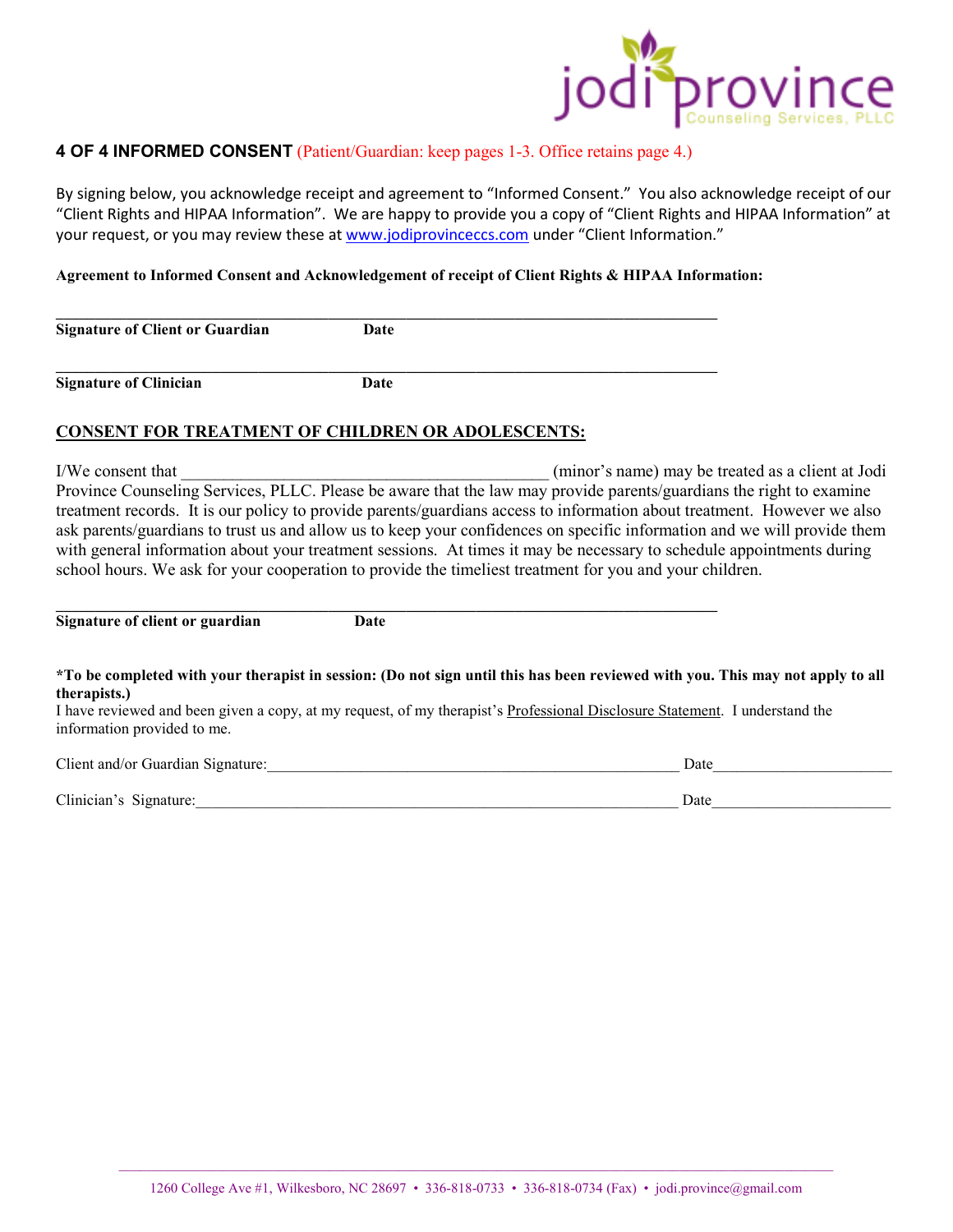

# **AUTHORIZATION FOR RELEASE OF INFORMATION**

I (We) authorize Jodi Province Counseling Services, PLLC to release and disclose information from the clinical record

| of:                                                                           |      |                                                                                                                                                                                                                                                                                                                                                                                                                                                                                                         |
|-------------------------------------------------------------------------------|------|---------------------------------------------------------------------------------------------------------------------------------------------------------------------------------------------------------------------------------------------------------------------------------------------------------------------------------------------------------------------------------------------------------------------------------------------------------------------------------------------------------|
| Name of client/recipient of mental health services                            |      | Date of birth                                                                                                                                                                                                                                                                                                                                                                                                                                                                                           |
| to, and allow such information to be inspected and copied by:                 |      |                                                                                                                                                                                                                                                                                                                                                                                                                                                                                                         |
|                                                                               |      | Facility/Provider/PCP                                                                                                                                                                                                                                                                                                                                                                                                                                                                                   |
|                                                                               |      | Facility/Provider/PCP Address                                                                                                                                                                                                                                                                                                                                                                                                                                                                           |
| Nature of information to be disclosed:                                        |      |                                                                                                                                                                                                                                                                                                                                                                                                                                                                                                         |
|                                                                               |      | State specific nature of information to be disclosed                                                                                                                                                                                                                                                                                                                                                                                                                                                    |
| For the purposes of                                                           |      |                                                                                                                                                                                                                                                                                                                                                                                                                                                                                                         |
|                                                                               |      | State specific purpose of information to be disclosed                                                                                                                                                                                                                                                                                                                                                                                                                                                   |
| information as verified by CLIENT INITIALS: yes<br>(Date)                     |      | Information to be released and/or exchanged includes any available substance use/abuse or HIV/Infectious disease<br>no<br>I understand that have the right to revoke this authorization, in writing, at any time by sending notice to Jodi Province<br>Counseling Services, PLLC office. I understand that a revocation is not valid to the extent that Jodi Province Counseling<br>Services, PLLC office has acted in reliance on such authorization. This authorization is valid until _____________. |
| exceptions as detailed in the General Statutes or in 45 CFR 164.512 of HIPAA. |      | A copy of this release shall have the same force and effect as the original. By signing below I acknowledge that I have<br>been notified that release/disclosure of information may only occur with a consent unless it is an emergency or for other                                                                                                                                                                                                                                                    |
| <b>Client Signature 12 yrs. or older</b>                                      | Date | <b>Parent/Guardian Signature</b><br>Date                                                                                                                                                                                                                                                                                                                                                                                                                                                                |
| <b>Witness</b>                                                                | Date | <b>Relationship to Client</b>                                                                                                                                                                                                                                                                                                                                                                                                                                                                           |
|                                                                               |      | NOTICE TO RECEIVING FACILITY/THERAPIST: You may not re-disclose any of this information unless the person                                                                                                                                                                                                                                                                                                                                                                                               |

who consented to this disclosure specifically consents to such re-disclosure. I understand that there is a potential for re-disclosure of this information by the recipient and, if that occurs, the information may not be protected by federal law.